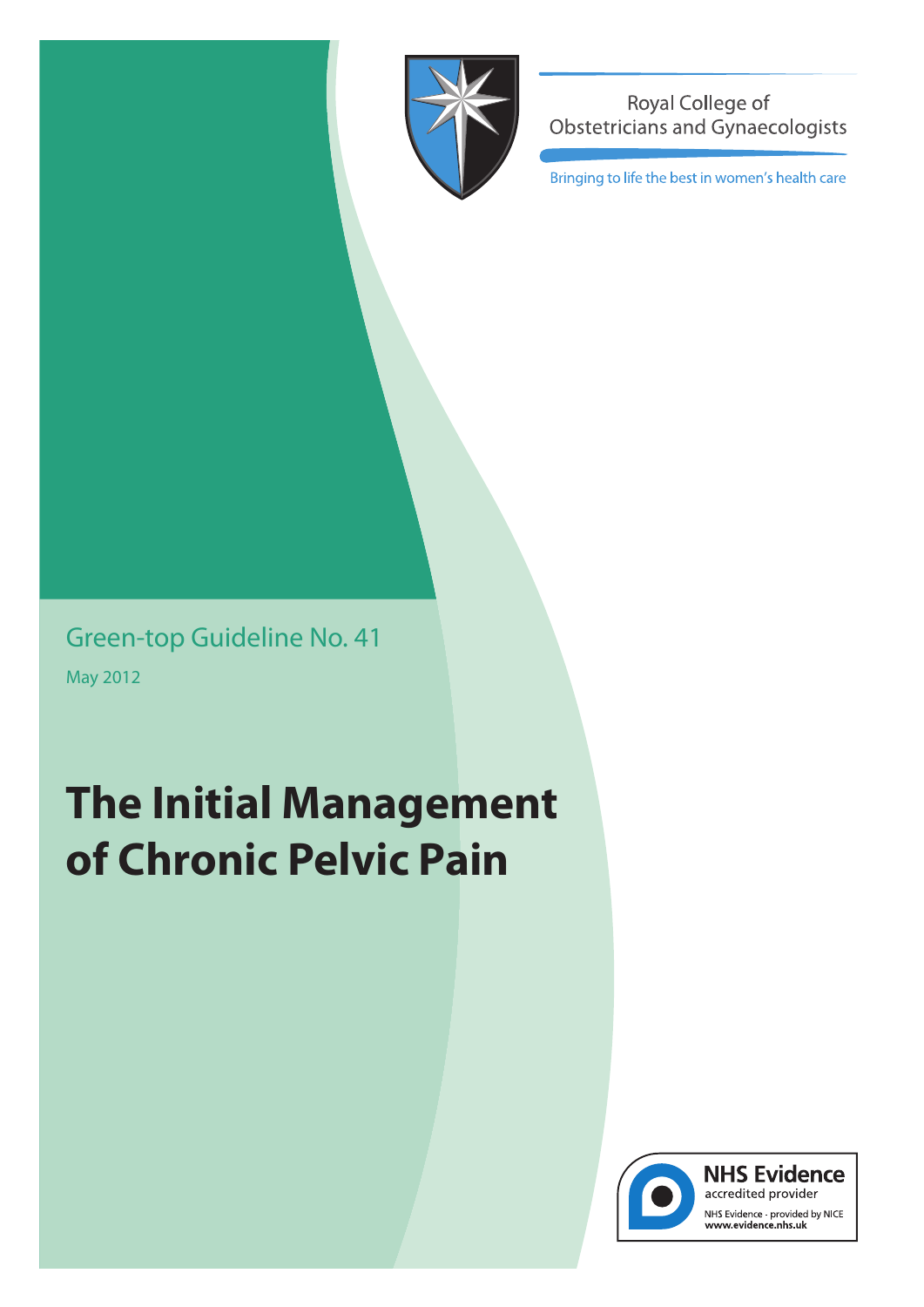# The Initial Management of Chronic Pelvic Pain

This is the second edition of this guideline.The first edition was published in 2005 under the same title.

### **1. Purpose and scope**

The purpose of this guideline is to provide an evidence-based summary for the generalist to facilitate appropriate investigation and management of women presenting for the first time with chronic pelvic pain.

#### **2. Background and introduction**

Chronic pelvic pain can be defined as intermittent or constant pain in the lower abdomen or pelvis of a woman of at least 6 months in duration,not occurring exclusively with menstruation or intercourse and not associated with pregnancy.It is a symptom not a diagnosis.Chronic pelvic pain presents in primary care as frequently as migraine or low-back pain $^{\rm l}$  and may significantly impact on a woman's ability to function. $^{\rm l}$ 

Living with any chronic pain carries a heavy economic and social burden.Aiming for accurate diagnosis and effective management from the first presentation may help to reduce the disruption of the woman's life and may avoid an endlesssuccession of referrals,investigations and operations.This guideline provides an evidencebased framework for the initial assessment of women with chronic pelvic pain.It is intended for the general gynaecologist but may be of use to the general practitioner in deciding when to refer and to whom.

#### **3. Identification and assessment of evidence**

The Cochrane Library and the Cochrane Register of Controlled Trials were searched for relevant randomised controlled trials, systematic reviews and meta-analyses.A search of Medline from 1966 to July 2011 was also carried out.The database was searched using the MeSH terms'pelvic pain','dysmenorrhoea' and 'chronic disease' including all sub-headings.This was combined with a keywords search using the terms'chronic pelvic pain' and 'dysmenorrhoea'.

The definitions of types of evidence used in this guideline are detailed in RCOG Clinical Governance Advice No. 1a-c.<sup>3-5</sup> Where possible, recommendations are based on, and explicitly linked to, the evidence that supports them although, unfortunately, little good-quality evidence exists.Areas lacking evidence are highlighted and annotated as'good practice points'.

#### **4. What are the possible aetiological factors in the genesis of chronic pelvic pain?**

**There is frequently more than one component to chronic pelvic pain. Assessment should aim to identify contributory factors rather than assign causality to a single pathology.**

**At the initial assessment, it may not be possible to identify confidently the cause of the pain.**



 $\checkmark$ 

 $\checkmark$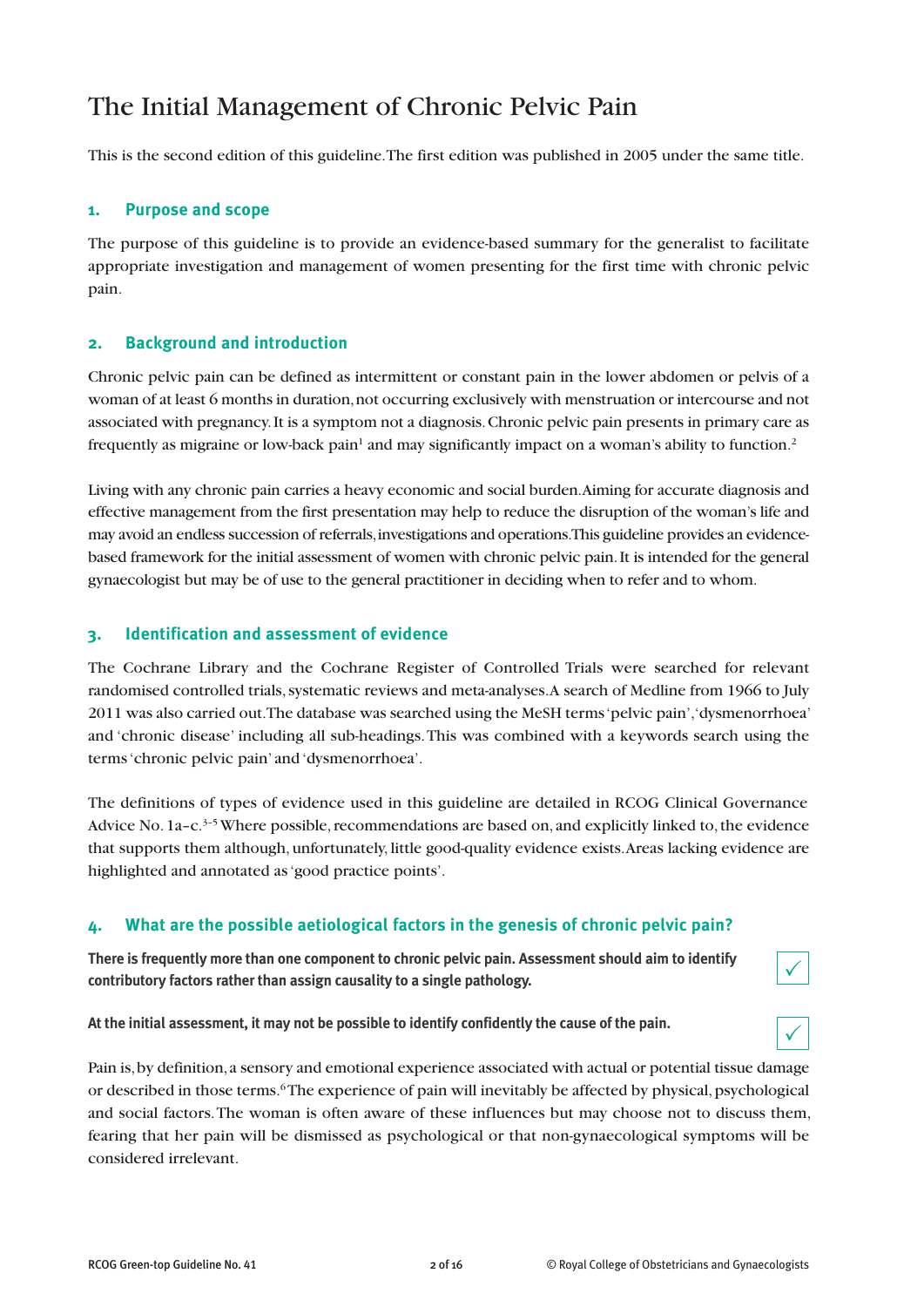Careful scrutiny of the woman's history and physical findings will frequently reveal factors that may be contributing to the pain and can therefore be at least partially treated.Given the incomplete understanding of the genesis of pelvic pain, it may be necessary to keep an open mind about the cause and consider unusual diagnoses, such as hernias or retroperitoneal tumours, or consider causes which until recently might have been dismissed as rarities, such as musculoskeletal pain. It is important not to leave the woman with the feeling that nothing more can be done to help her.

#### *4.1 Central and peripheral nervous system*

Acute pain reflects fresh tissue damage and resolves as the tissues heal.In chronic pain, additional factors come into play and pain may persist long after the original tissue injury or exist in the absence of any such injury. Major changes are seen in both afferent and efferent nerve pathways in the central and peripheral nervous systems.

Local factors, such as tumour necrosis factor alpha (TNF- $\alpha$ ) and chemokines, may change peripheral nerve function and/or stimulate normally quiescent fibres, resulting in altered sensation over a wider area than that originally affected.A persistent barrage of pain may lead to changes within the central nervous system, which magnify the original signal.<sup>7</sup>

Descending information from the central nervous system, possibly influenced by previous experiences and current circumstances, may modify pain perception and visceral function.Alteration in visceral sensation and function, provoked by a variety of neurological factors, has been termed 'visceral hyperalgesia'. Nerve damage following surgery, trauma, inflammation, fibrosis or infection may play a part in this process.<sup>8,9</sup> Pain as a result of changes in the nerve itself is termed 'neuropathic pain' and is characteristically,but not exclusively, burning, aching or shooting in nature.<sup>10</sup>

Possible contributory factors are separated out for the purposes of discussion but the problem must be seen as a whole by both the woman and her doctor.

#### *4.2 Endometriosis and adenomyosis*

**Pelvic pain which varies markedly over the menstrual cycle is likely to be attributable to a hormonally driven condition such as endometriosis.**

Pelvic pain which varies markedly over the menstrual cycle is likely to be attributable to a hormonally driven condition such as endometriosis.The cardinal symptoms of dysmenorrhoea, dyspareunia and chronic pelvic pain are said to be characteristic of endometriosis or adenomyosis. <sup>11</sup> In a prospective study of 90 women undergoing laparoscopy or laparotomy,the combination of clinical examination and transvaginal ultrasound accurately identified ovarian endometriosis but not peritoneal disease. Symptoms alone were a poor predictor of finding endometriosis at surgery,<sup>12</sup> but a causal association between the disease and severe dysmenorrhoea probably exists. <sup>13</sup> In a recent case–control study comparing symptoms among 255 women undergoing hysterectomy,pain symptoms predicted a higher likelihood of adenomysosis and fibroids rather than fibroids alone being found on histology.<sup>14</sup> It is important that dysmenorrhoea in adolescents is not overlooked as adenomyosis and endometriosis certainly occurs in the group. 15

The existence of pelvic venous congestion as a cause of chronic pelvic pain remains controversial.A recent systematic review of diagnosis and management of this condition found no valid diagnostic tests, although ovarian suppression was effective in treating pelvic pain symptoms. In women suspected of having this condition,both progestins and gonadotrophin-releasing hormone (GnRH) agonists were shown in randomised controlled trials to effectively decrease pain during therapy, with GnRH agonists showing higher efficacy.<sup>16</sup>

Evidence level  $2+$  to  $4$ 

**D**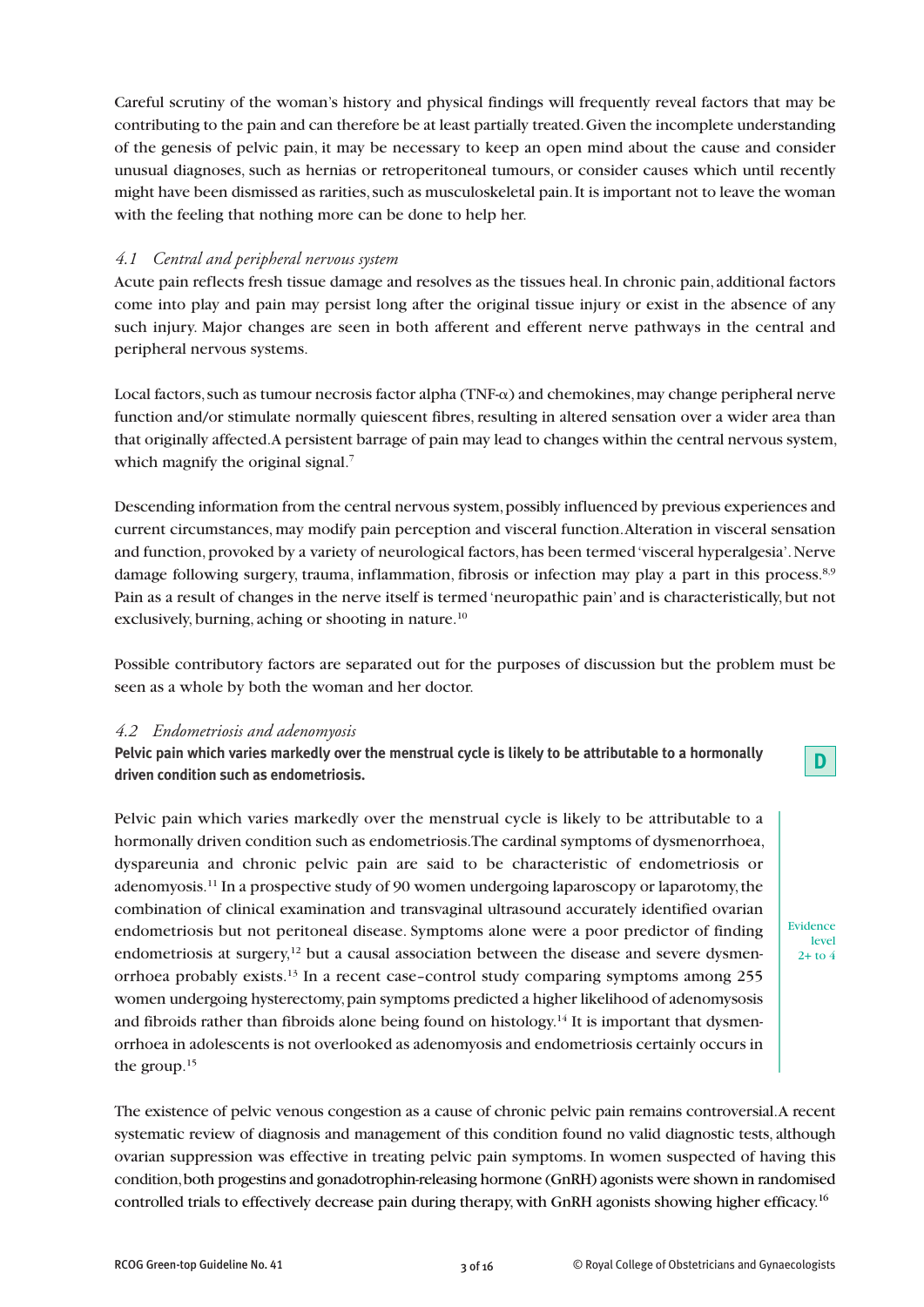Although many symptom complexes such as irritable bowel syndrome (IBS) and pain perception itself<sup>17</sup> may vary a little with the menstrual cycle (with 50% of women experiencing a worsening of their symptoms in association with their period<sup>18</sup>), strikingly cyclical pain is likely to be gynaecological in nature.

#### *4.3 Adhesions*

**There is no evidence to support the division of fine adhesions in women with chronic pelvic pain.**

#### **Division of dense vascular adhesion should be considered as this is associated with pain relief.**

Adhesions may be a cause of pain, particularly on organ distension or stretching. Dense vascular adhesions may cause chronic pelvic pain.However, adhesions may be asymptomatic. Evidence to demonstrate that adhesions cause pain or that laparoscopic division of adhesions relieves pain is lacking. However, in a randomised controlled trial, 48 women with chronic pelvic pain underwent laparotomy with or without division of adhesions.Although overall there was no difference between the two groups, a subset analysis showed that division of dense, vascular adhesions produced significant pain relief.<sup>19</sup> In a 2003 study of 100 women, no difference in pain scores was found between a group undergoing laparoscopic adhesiolysis and those having laparoscopy alone. 20

Adhesions may be caused by endometriosis, previous surgery or previous infection. Two distinct forms of adhesive disease are recognised: residual ovary syndrome (a small amount of ovarian tissue inadvertently left behind following oophorectomy which may become buried in adhesions) and trapped ovary syndrome (in which a retained ovary becomes buried in dense adhesions post-hysterectomy).Removal of all ovarian tissue or suppression using a GnRH analogue may relieve pain.

#### *4.4 IBS and interstitial cystitis*

**Symptoms suggestive of IBS or interstitial cystitis are often present in women with chronic pelvic pain.** These conditions may be a primary cause of chronic pelvic pain, a component of chronic pelvic pain or a **secondary effect caused by efferent neurological dysfunction in the presence of chronic pain (see section 3.4).**

In a study of 798 women attending a gynaecology clinic,50% of women referred because of pain had symptoms suggestive of IBS compared with 28% of women attending ear, nose and throat or dermatology clinics.<sup>21</sup> In three observational studies of women with chronic pelvic pain presenting to secondary care, 38-84% had symptoms suggestive of interstitial cystitis.<sup>22-24</sup>

#### *4.5 Musculoskeletal*

**Musculoskeletal pain may be a primary source of pelvic pain or an additional component resulting from postural changes.**

Pain may arise from the joints in the pelvis or from damage to the muscles in the abdominal wall or pelvic floor. Pelvic organ prolapse may also be a source of pain.<sup>25</sup> Increasing interest is also being shown in trigger points – localised areas of deep tenderness in a tight band of muscle, the aetiology of which is not fully understood. It may relate to chronic contraction of the muscle, with the stimulus coming from misalignment of the pelvis or a discrete pain such as endometriosis.The pain from a trigger point may then become self-perpetuating.<sup>26,27</sup> Clear evidence regarding diagnostic tests and therapeutic options is lacking.

Evidence level 1+



**C**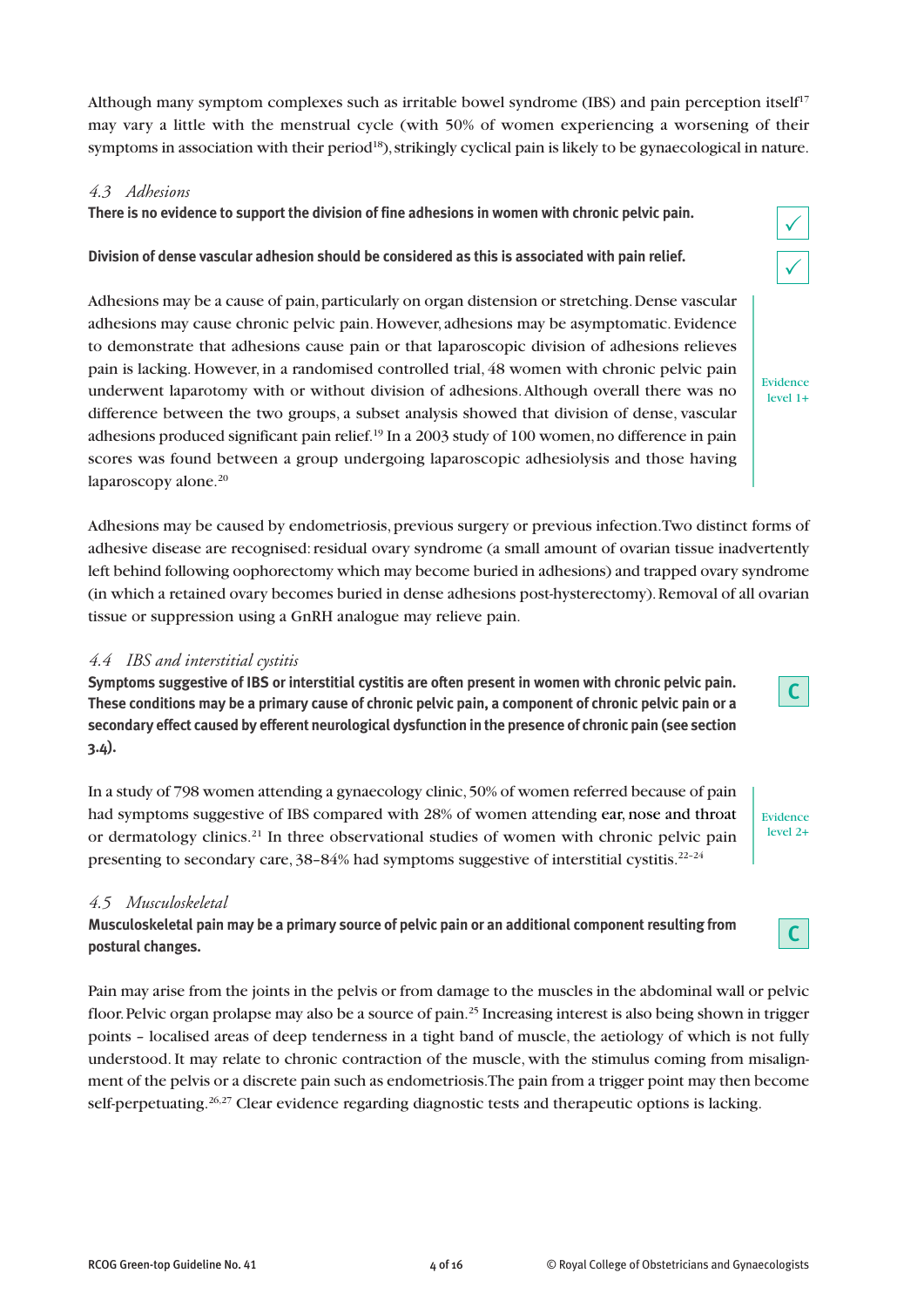In a consecutive series of 26 women with laparoscopy-negative chronic pelvic pain undergoing magnetic resonance imaging (MRI),20 were found to have injuries to the levator ani.In a painfree control group undergoing MRI, none of the 20 nulliparous and two of the 32 multiparous women had such injuries.<sup>28</sup> Spasm of the muscles of the pelvic floor is proposed as a cause of pelvic pain which can be reduced by botulinum toxin injections.<sup>29,30</sup>A number of controlled and non-controlled observational studies have demonstrated a high prevalence of primary or secondary musculoskeletal abnormalities in women with chronic pelvic pain.<sup>31-34</sup>

#### *4.6 Nerve entrapment*

Nerve entrapment in scar tissue, fascia or a narrow foramen may result in pain and dysfunction in the **distribution of that nerve.**

The incidence of nerve entrapment (defined as highly localised, sharp, stabbing or aching pain, exacerbated by particular movements,and persisting beyond 5 weeks or occurring after a painfree interval) after one Pfannenstiel incision is 3.7%. 35,36

#### *4.7 Psychological and social issues*

**Enquiry should be made regarding psychological and social issues which commonly occurin association with chronic pelvic pain; addressing these issues may be important in resolving symptoms.**

Depression and sleep disorders are common in women with chronic pain. This may be a consequence rather than a cause of their pain,but specific treatment may improve the woman's ability to function. <sup>37</sup> Similarly,women with chronic pelvic pain tend to suppress their unwanted thoughts and feelings either as a cause or consequence of their pain.<sup>38</sup>

The relationship between chronic pelvic pain and sexual or physical abuse is complex. Studies are difficult to interpret because many have a retrospective design and are performed in secondary care.In this secondary care population it appears that women with chronic pain in general are more likely to report physical or sexual abuse as children than pain-free women. Those who experience chronic pelvic pain specifically are more likely to report sexual abuse than women with another chronic pain complaint. $39-42$  However, using multiple regression analysis, it appears that child sexual abuse may be a marker for continuing abuse and the development of depression,anxiety or somatisation,which then predispose the individual to the development or presentation of chronic pelvic pain. 43,44 In a primary care population, 26% of women reported child sexual abuse and 28% reported adult sexual abuse, but only those reporting both were more likely to have increased pain symptoms (dysmenorrhoea, dyspareunia or chronic pelvic pain) than women reporting no abuse. <sup>45</sup> Interestingly, in a prospective study of young adults who had been abused there was no increase in medically unexplained symptoms (albeit the study subjects were only followed into their 20s) compared with those not known to have been abused, but those who did have unexplained symptoms were more likely to report their history of abuse. 46

In summary, it may be that, for some individuals, child sexual abuse may initiate a cascade of events or reactions which make an individual more vulnerable to the development of chronic pelvic pain as an adult. Women who continue to be abused are particularly at risk.

Evidence level  $1+$  to  $3$ 

**D**

Evidence level 3/4



Evidence level  $1 + / 3$ 

Evidence level 3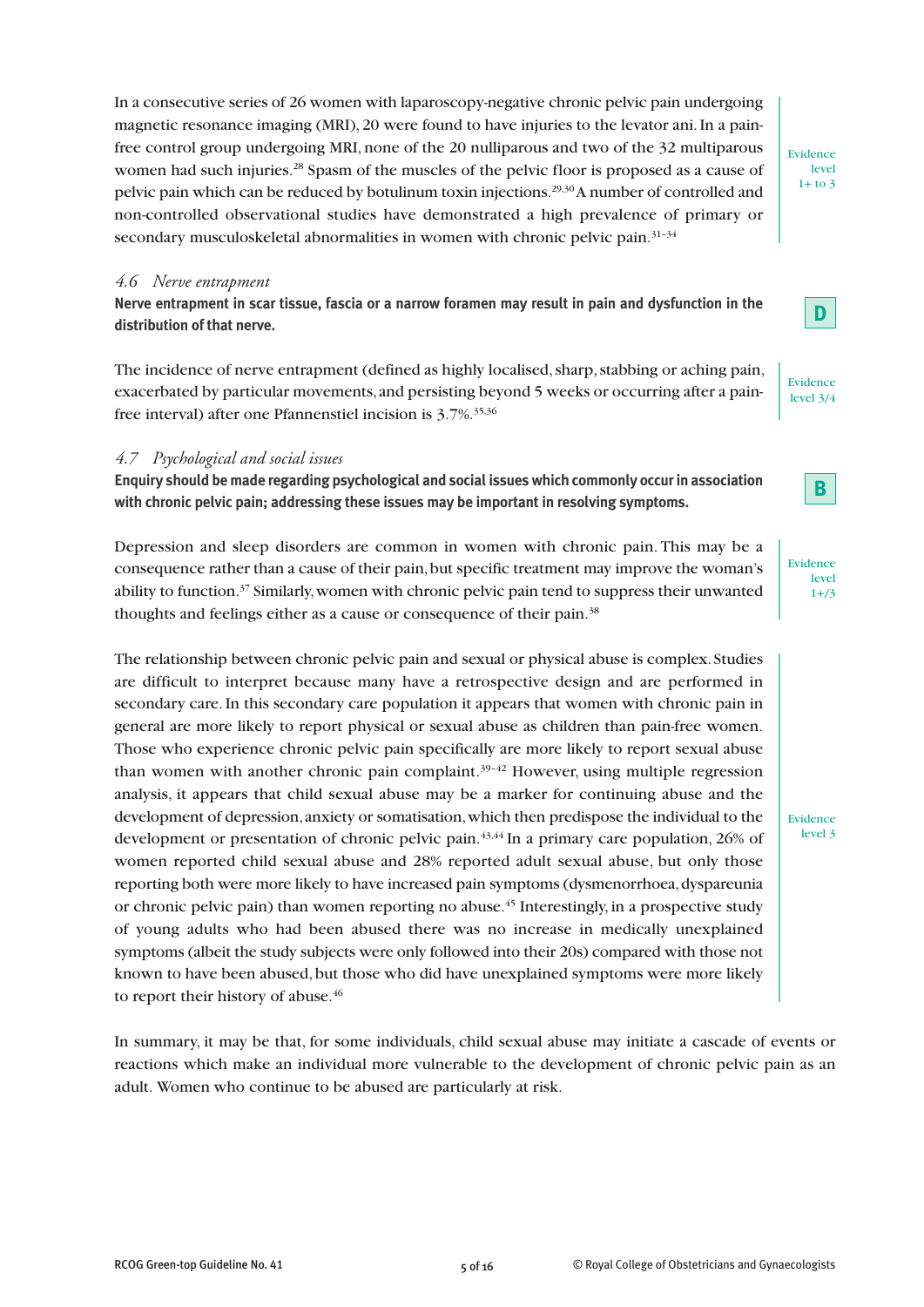#### **5. What should underline the initial assessment of chronic pelvic pain?**

**Adequate time should be allowed for the initial assessment of women with chronic pelvic pain. They** need to feel that they have been able to tell their story and that they have been listened to and believed.

**Many women present because they want an explanation for their pain. Often they already have a theory** or a concern about the origin of the pain. These ideas should ideally be discussed in the initial consult**ation.**

It has been shown that consultations which elicit the patient's ideas will result in a better doctor–patient relationship and improved concordance with investigation and treatment. <sup>47</sup> Women with chronic pelvic pain want their experience to be heard and validated and they want to receive personal care to help them understand and manage their pain. 48–50

Particularly if they have had negative experiences previously, women may need to be encouraged to talk about their symptoms and ideas, allowing them to influence and shape the doctor–patient relationship as a partnership.In a study of 105 consecutive referrals to a university gynaecology clinic,a favourable patient rating at the initial consultation was associated with complete recovery at follow-up. 51

**The multifactorial nature of chronic pelvic pain should be discussed and explored from the start. The aim should be to develop a partnership between the clinician and the woman to plan a management programme.**

In the only study of its kind, 106 women with chronic pelvic pain were randomised to an integrated approach or standard treatment,which involved exclusion of organic causes followed by a laparoscopy. If the laparoscopy was negative, attention was then given to psychological factors. In the integrated approach, equal attention was devoted to possible organic, psychological,dietary and environmental causes of the pain.In this group,laparoscopy was not routinely performed; a consultation with a physiotherapist was included and provocation tests were performed. After 1 year, the integrated approach group reported significantly greater pain relief than the standard treatment group.<sup>52</sup>

In a meta-analysis of pain management in a related condition involving over 3000 women, a multidisciplinary approach to chronic back pain has been shown to be effective both in reducing subjective pain measures and in improving work and social functioning. <sup>53</sup> When an interdisciplinary approach is adopted for the management of chronic pelvic pain,improvement is seen only when all components of the programme are in place.<sup>54</sup>

In a study of 53 women with chronic pelvic pain undergoing weekly psychological and physiotherapy-based treatment in small groups over 10 weeks, significant and sustained improvement was seen in pain scores, analgesia intake, use of health service resources and ability to work. Over the course of treatment, women seemed to develop greater self-knowledge and to take more responsibility for, and control over, their own health.<sup>55</sup>

Many women with chronic pelvic pain can be managed in primary care. General practitioners might consider referral when the pain has not been explained to the woman's satisfaction or when pain is inadequately controlled.



 $\checkmark$ 

Evidence level 2+

**B**



Evidence level  $1+$  to 3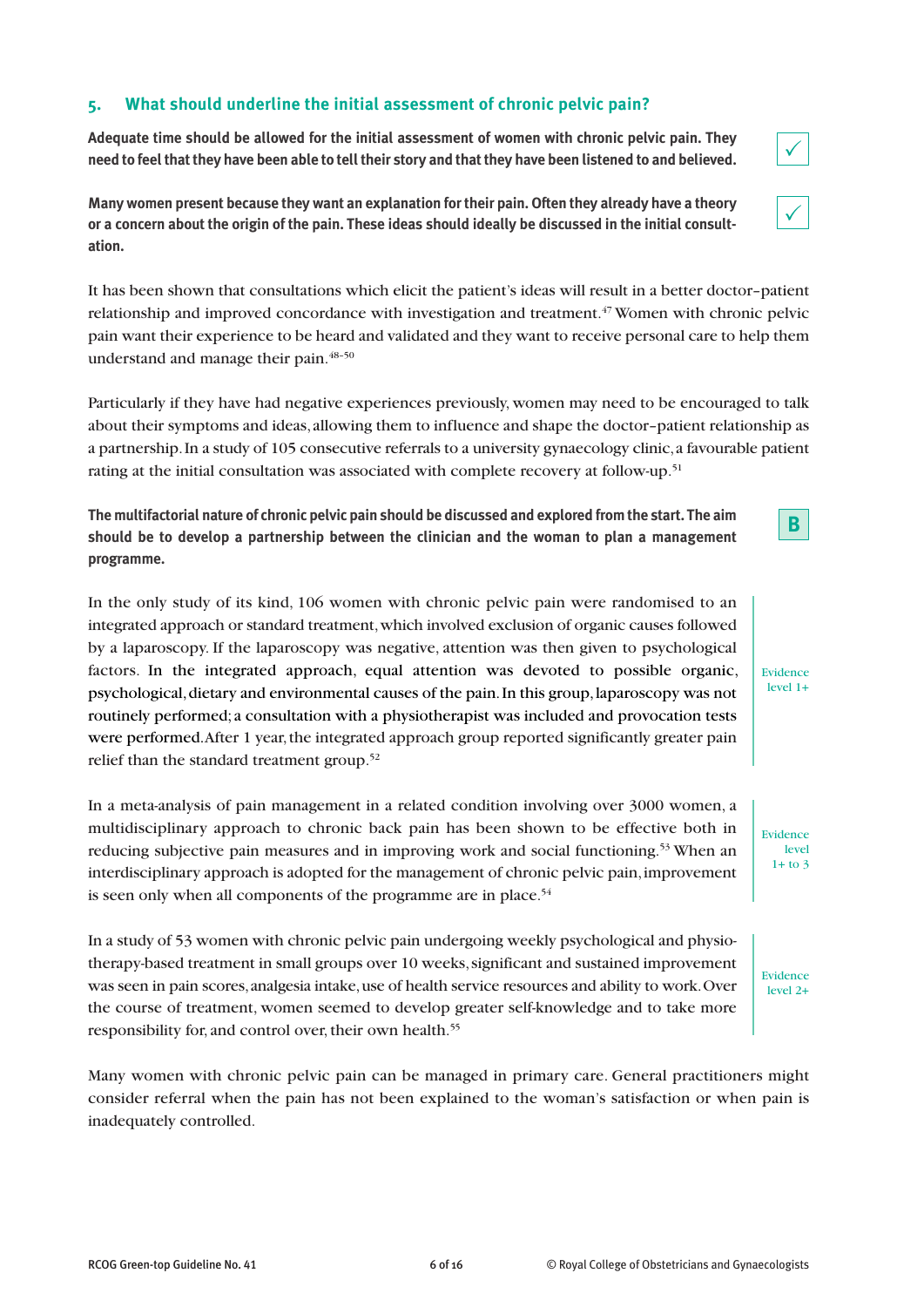#### *5.1 History*

**The initial history should include questions about the pattern of the pain and its association with other problems, such as psychological, bladder and bowel symptoms, and the effect of movement and posture on the pain.**

**Symptoms alone may be used to diagnose IBS positively in this group (see Appendix 1).**

On taking the woman's history,special note should be taken of any 'red flag'symptoms (see Appendix 2) which may need further investigation and referral to a specialist.If the situation allows, it may be helpful to ask directly about past or present sexual assault, particularly intimate partner violence. The doctor must be prepared to listen and accept these experiences as stated and know where to access specialist support.

Completing a daily pain diary for two to three menstrual cycles may help the woman and the doctor identify provoking factors or temporal associations.The information may be useful in understanding the cause of the pain.

It may be helpful to establish the woman's level of function at the start of treatment (e.g. time off work, avoiding activities),both to monitor progress and to emphasise the value of functional goals.Asking which drugs have been used previously, and whether or not they helped, may be helpful both to aid diagnosis and to plan effective management.

Symptom-based diagnostic criteria can be used with confidence to make the diagnosis of IBS with a positive predictive value of 98%. 56,57 Long-term follow-up of women in whom a positive diagnosis of IBS is made suggests that the diagnosis is unlikely to be changed. 58

A number of validated symptom-based tools are also available for the detection of psychological comorbidity. However, simply enquiring generally about things at home and symptoms such as sleep or appetite disturbance and tearfulness may be enough.

**If the history suggests to the woman and doctor that there is a specific non-gynaecological component to the pain, referral to the relevant healthcare professional – such as gastroenterologist, urologist, genitourinary medicine physician, physiotherapist, psychologist or psychosexual counsellor – should be considered, usually via the GP.**

#### *5.2 Examination*

**The examination is most usefully undertaken when there is time to explore the woman's fears and anxieties. The examiner should be prepared for new information to be revealed at this point.**

The assessment should include abdominal and pelvic examination,looking particularly for focal tenderness, enlargement, distortion or tethering, or prolapse. Highly localised trigger points may be identified in the abdominal wall and/or pelvic floor.The sacroiliac joints or the symphysis pubis may also be tender, suggestive of a musculoskeletal origin to the pain.

## **6. What investigations should be undertaken?**

#### *6.1 Screening for infection*

**Suitable samples to screen forinfection, particularly Chlamydia trachomatis and gonorrhoea, should be taken if there is any suspicion of pelvic inflammatory disease (PID).**

 $\checkmark$ 



 $\checkmark$ 

 $\checkmark$ 

| Evidence   |  |
|------------|--|
| level      |  |
| $2++$ to 4 |  |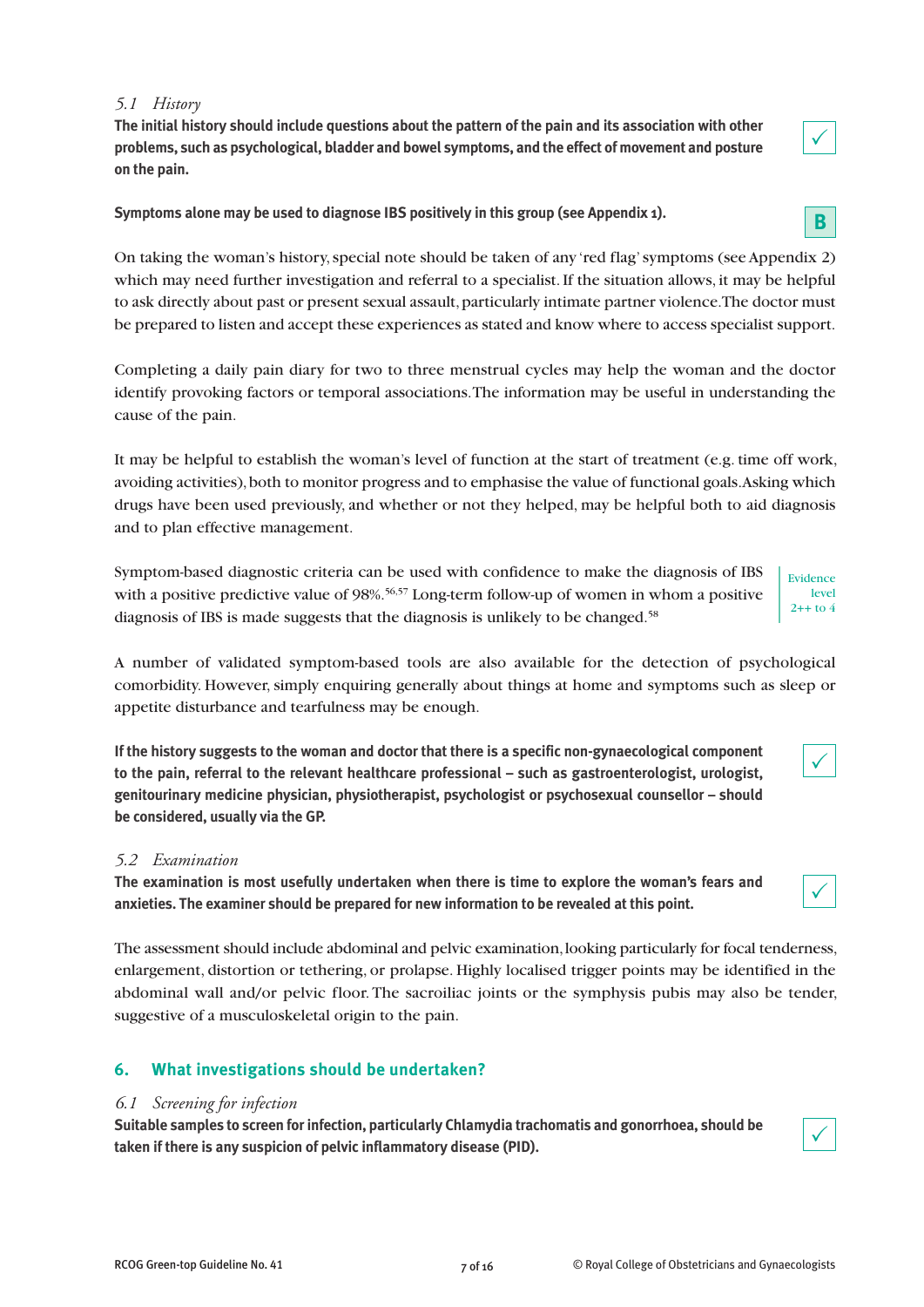**All sexually active women with chronic pelvic pain should be offered screening for sexually transmitted infections (STIs).**

A positive endocervical sample supports but does not prove the diagnosis of PID.The absence of a result positive for *Chlamydia trachomatis* or gonococcus does not rule out the diagnosis of PID. 59

If PID is suspected clinically,this condition is best managed in conjunction with a genitourinary medicine physician in order that up-to-date microbiological advice and contact tracing can be arranged.Sexually active women with chronic pelvic pain should be offered screening for STIs**.** 60

*6.2 Transvaginal scanning (TVS) and MRI*

**TVS is an appropriate investigation to identify and assess adnexal masses.**

**TVS and MRI are useful tests to diagnose adenomyosis.**

**The role of MRI in diagnosing small deposits of endometriosis is uncertain.**

A systematic review of the value of TVS in the diagnosis of endometriosis found that endometriomas may be accurately distinguished from other adnexal masses. 61

It is also useful in identifying structural abnormalities such as hydrosalpinges or fibroids, which may be relevant even if not the cause of the pain.

TVS is of little value for the positive identification of other causes of chronic pelvic pain, including peritoneal endometriosis.However,in a study of 120 consecutive women with chronic pelvic pain undergoing TVS prior to laparoscopy, the presence of soft markers such as tenderness or poor ovarian mobility improved the prelaparoscopy probability of identifying relevant pathology at laparoscopy from 58% to 73% (likelihood ratio [LR] 1.9, 95% CI 1.2–3.1). In the absence of soft markers,the prelaparoscopy likelihood of pathology fell to 20% (LR 0.18, 95% CI 0.09–0.34).TVS may therefore have a role in identifying those women who are less likely to obtain a positive diagnosis from a diagnostic laparoscopy.<sup>62</sup>

The sensitivities of MRI and TVS for the diagnosis of adenomyosis are comparable in the best hands. Sensitivities of 70–78% and specificities of 86–93% for MRI, with figures of 65–68% and 65–98% for TVS, were achieved in two prospective blinded studies of consecutive patients undergoing hysterectomy and in a systematic review, using histopathology as the gold standard.<sup>63-66</sup>A systematic review of 14 trials examining the diagnostic accuracy of TVS for diagnosing adenomyosis found a sensitivity of 82.5% and specificity of 84.6%. 64

While MRI lacks sensitivity in the detection of endometriotic deposits, it may be useful in the assessment of palpable nodules in the pelvis or when symptoms suggest the presence of rectovaginal disease. <sup>67</sup> It may also reveal rare pathology.

#### *6.3 Diagnostic laparoscopy*

**Diagnostic laparoscopy has been regarded in the past as the 'gold standard' in the diagnosis of chronic pelvic pain. It may be better seen as a second-line investigation if other therapeutic interventions fail.**

**Diagnostic laparoscopy may have a role in developing the woman's beliefs about her pain.**

**D**

**D**

Evidence level 4

Evidence level 4

**B**

**B**

 $\checkmark$ 

Evidence level  $2++$ 

Evidence level 2+

Evidence level  $1++/2++$ 

Evidence level 4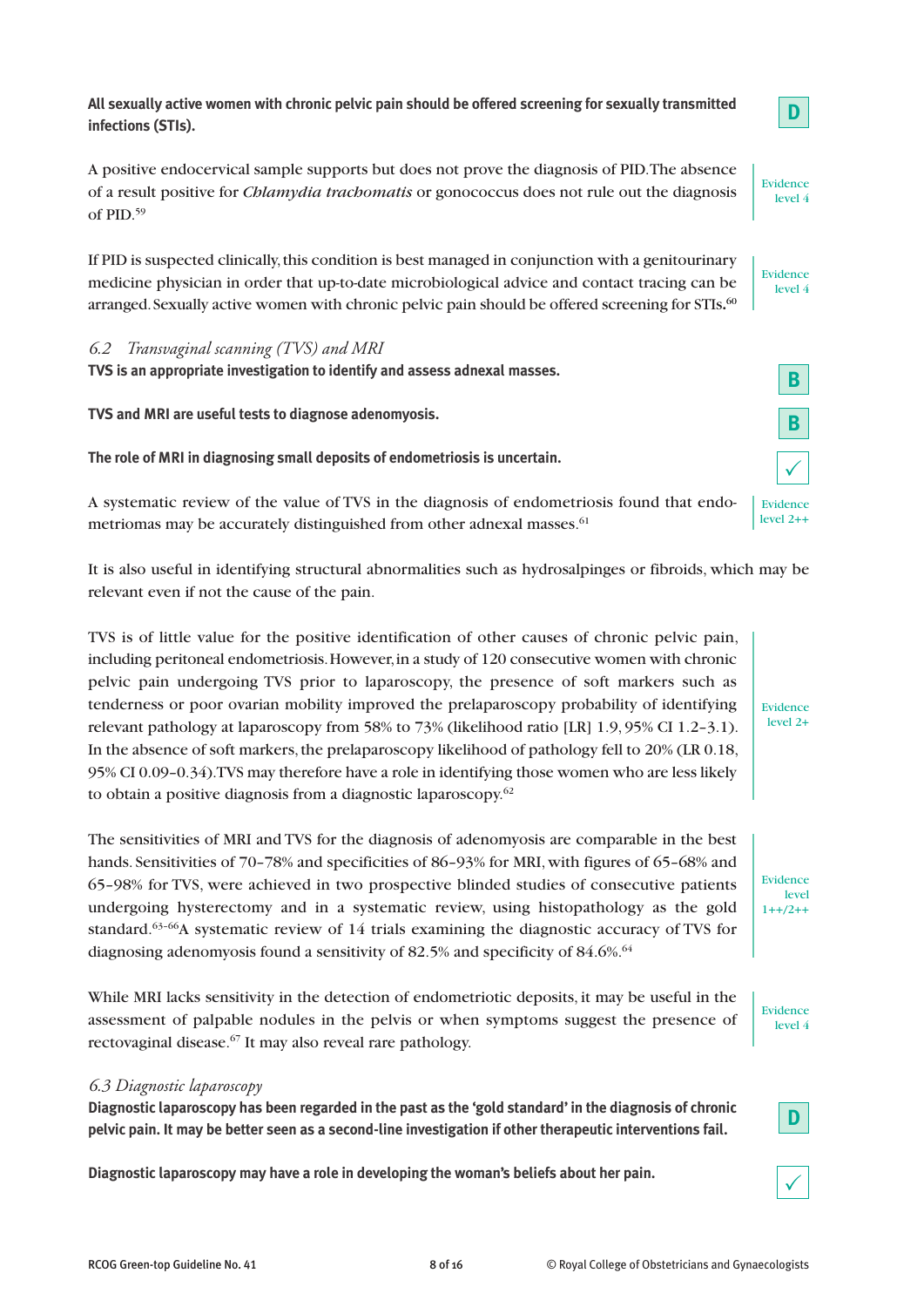Diagnostic laparoscopy is the only test capable of reliably diagnosing peritoneal endometriosis and adhesions. Gynaecologists have therefore seen it as an essential tool in the assessment of women with chronic pelvic pain. However, it carries significant risks: an estimated risk of death of approximately 1 in 10 000, and a risk of injury to bowel,bladder or blood vessel of approximately 2.4 in 1000, of whom two-thirds will require laparotomy. $^{68-70}$ 

Clearly, conditions such as IBS and adenomyosis are not visible at laparoscopy,but there is also a risk that some forms of endometriosis will be missed. Endometriosis is a disease with a large variety of appearances and many authorities consider that it is significantly underdiagnosed at laparoscopy.Some recommend that all suspicious areas should be biopsied.It is well known that the existing scoring systems do not correlate with severity of pain and that deeply infiltrating endometriosis, which is strongly correlated with pain, may be misinterpreted as minimal disease. 71

One-third to one-half of diagnostic laparoscopies will be negative and much of the pathology identified is not necessarily the cause of pain.There may be adverse consequences of a negative laparoscopy. Many women may feel disappointed that no diagnosis has been made.<sup>72</sup>This set of events may lead to disengagement with the medical process.<sup>49</sup>

The risks and benefits of diagnostic laparoscopy and the possibility of negative findings should be discussed before the decision is made to perform a laparoscopy. Perhaps it should be performed only when the index of suspicion of adhesive disease or endometriosis requiring surgical intervention is high, or when the patient has specific concerns which could be addressed by diagnostic laparoscopy such as the existence of endometriosis or adhesions potentially affecting her fertility.

Microlaparoscopy or'conscious pain mapping'has been proposed as an alternative to diagnostic laparoscopy under general anaesthetic.Although the technique seems to provide an opportunity to confirm particular lesions as the source of the patient's pain, it has not been widely adopted, and questions remain as to the acceptability, reproducibility and validity of this technique.<sup>73</sup> In a recent study of 43 women undergoing conscious pain mapping,39 had a successful procedure, but in only seven was a different diagnosis or treatment suggested by the awake laparoscopy compared with one performed under general anaesthetic. 74

In a postal questionnaire study of 63 women following a diagnostic laparoscopy, their subsequent pain experience and quality of life were not affected by the result of the laparoscopy. 75 Similarly, in a prospective study of 71 women undergoing laparoscopy for chronic pelvic pain, women were interviewed before and after their operation.The only factor identified through regression analysis which predicted an improvement in pain scores was a change in health beliefs as a result of having a laparoscopy.This finding applied to women with positive or negative findings at laparoscopy. <sup>76</sup> Simply showing women a photograph of their pelvis does not seem to affect their health beliefs or their pain outcome.<sup>77</sup>

#### *6.4 CA125*

Women reporting any of the following symptoms persistently or frequently (more than 12 times per month) – bloating, early satiety, pelvic pain or urinary urgency or frequency – should have a serum CA125 measurement taken.Particularly in women over the age of 50 years,any new IBS symptoms should prompt such action. 78

Evidence level  $2+1/3$ 

> Evidence level  $1+$  to  $3$

Evidence level 3/4

Evidence level 4

Evidence level 4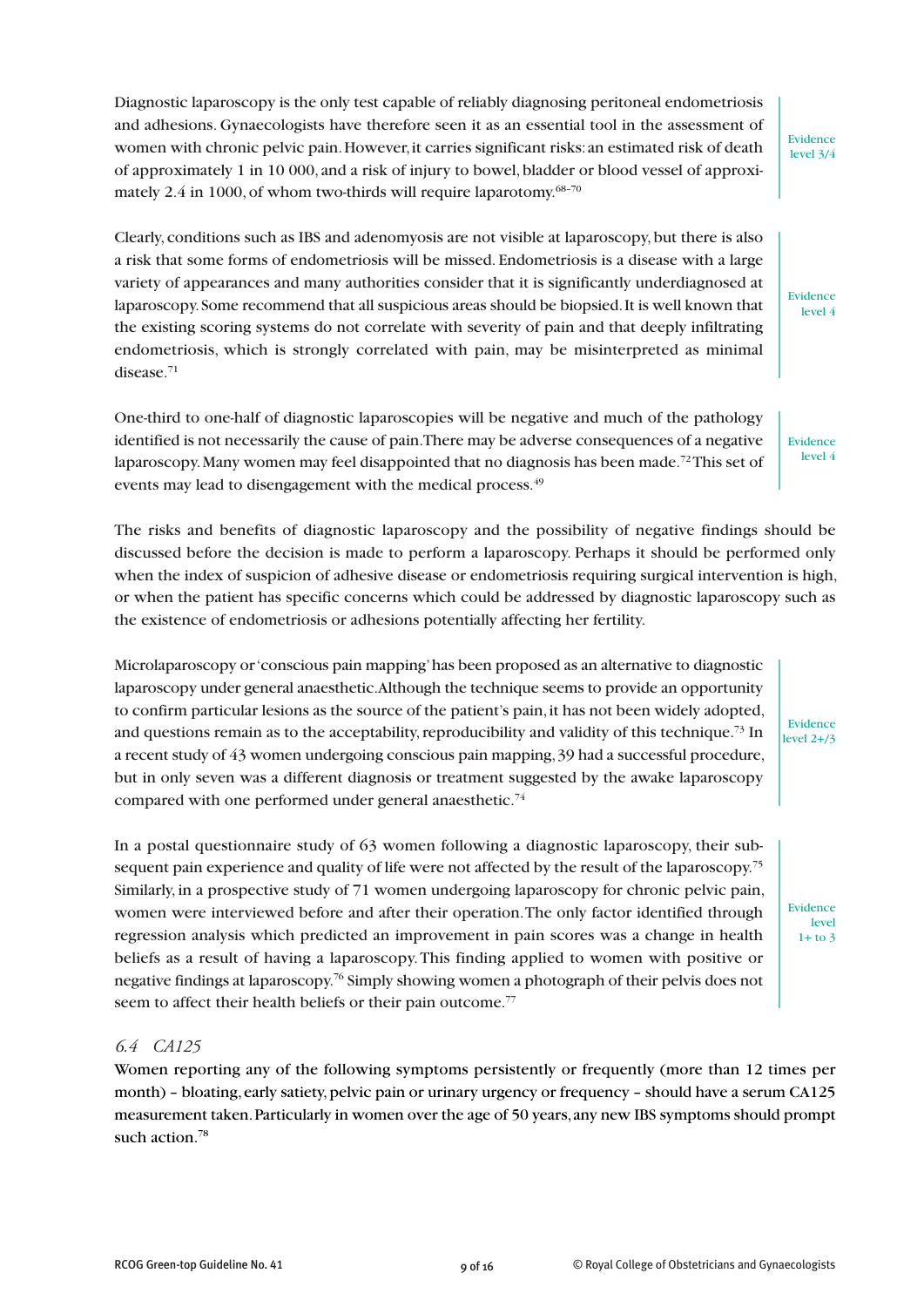#### **7. What therapeutic options are available?**

**Women with cyclical pain should be offered a therapeutic trial using hormonal treatment for a period of 3–6 months before having a diagnostic laparoscopy.**

**Women with IBS should be offered a trial with antispasmodics.**

**Women with IBS should be encouraged to amend their diet to attempt to control symptoms.**

**Women should be offered appropriate analgesia to control their pain even if no other therapeutic** manoeuvres are yet to be initiated. If pain is not adequately controlled, consideration should be given to **referral to a pain management team or a specialist pelvic pain clinic.**

Ovarian suppression can be an effective treatment for cyclical pain associated with endometriosis. The effect can be achieved with the combined oral contraceptive, progestogens, danazol or GnRH analogues, all of which are equally effective but have differing adverse effect profiles. 67,79 The levonorgestrel-releasing intrauterine system (Mirena®; Bayer) could also be considered, even in adolescents.<sup>80</sup> Non-endometriosis-related cyclical pain also appears to be well controlled by these treatments. 81–83

In a randomised controlled trial, 100 women with clinically suspected endometriosis received either a GnRH analogue or placebo without a pretreatment laparoscopy.After 12 weeks, the treatment group had significantly less pain than women taking placebo.<sup>84</sup> This trial is the only study in which the effectiveness of this treatment approach has been evaluated. However, there is a growing consensus which supports this strategy. $^{11,84-86}$  An economic evaluation of the use of GnRH analogues as empirical treatment for cyclical pain prior to laparoscopy demonstrated improved patient and physician satisfaction at reduced cost. 87

For further advice on the management of IBS, please see NICE clinical guideline 61.88

A systematic review has concluded that smooth-muscle relaxants such as mebeverine hydrochloride are beneficial in the treatment of IBS where abdominal pain is a prominent feature.The efficacy of bulking agents has not been established but they are commonly used. 57,89

In a study of 200 women suffering from IBS using an exclusion diet, 36% were able to identify one or more dietary components, the avoidance of which led to sustained improvement in symptoms. The most commonly implicated foods were dairy products and grains.<sup>90</sup> Evidence

Dietary manipulation may therefore be worth considering for an individual woman but evidence is lacking.

Regular non-steroidal anti-inflammatory drugs with or without paracetamol may be particularly useful in this context.Compound analgesics such as co-dydramol may be appropriate.For the general gynaecologist it is probably unwise to prescribe opioids for regular use in women with chronic pelvic pain. <sup>91</sup> Adjuvant treatments such as amitriptyline or gabapentin may be useful in the treatment of neuropathic pain. <sup>92</sup> For further information on the management of neuropathic pain, please see NICE clinical guideline 96.93 Nonpharmacological modalities such as transcutaneous nerve stimulation, acupuncture and other complementary therapies may be helpful for some women. Dietary modification may also relieve pain. Laparoscopic uterosacral nerve ablation (LUNA) is ineffective in the management of chronic pelvic pain. 94,95

**B**

Evidence level  $1++/4$ 

> level 3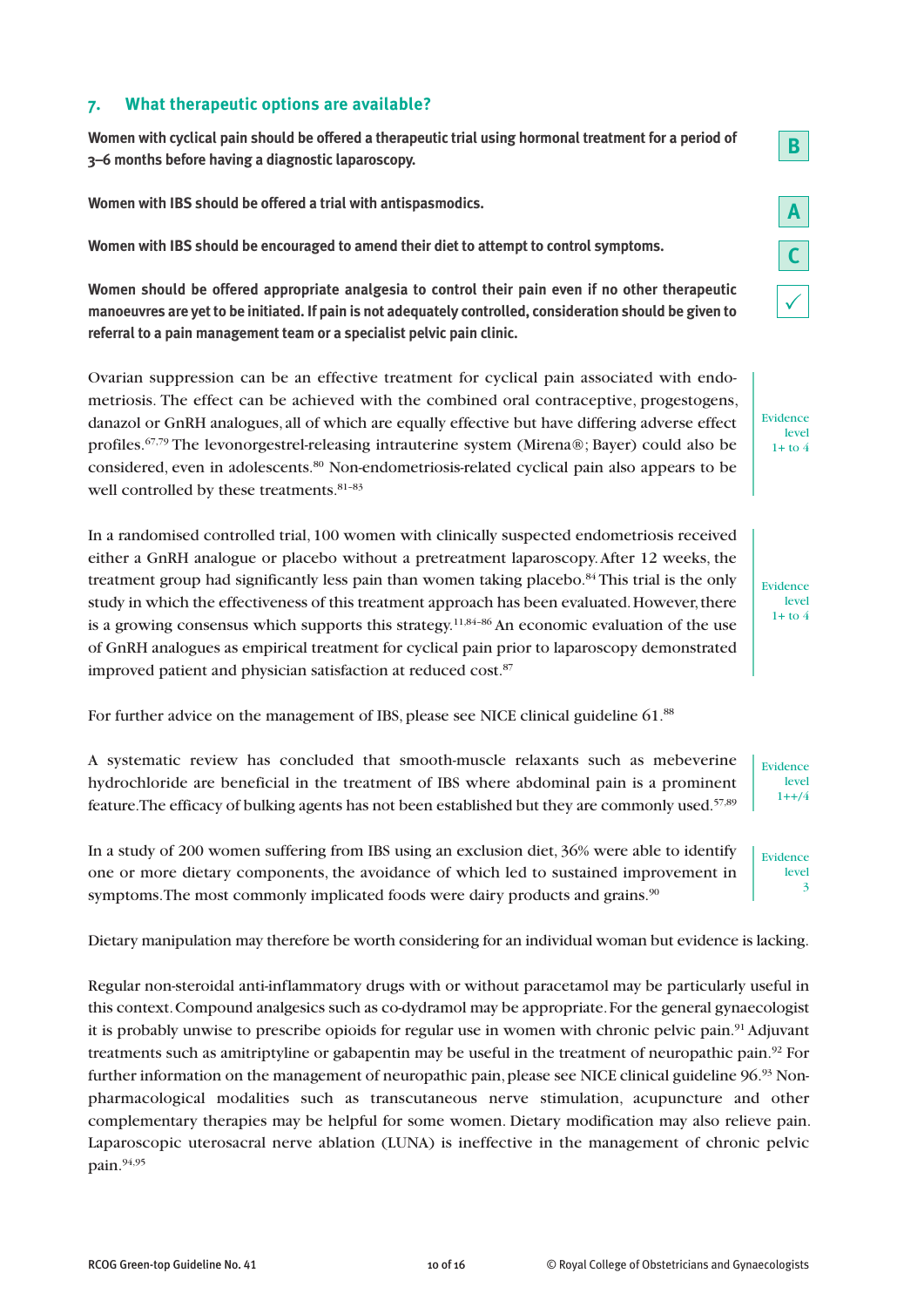Voluntary organisations such as Endometriosis UK can be an important source of information and support for some patients. A list of such organisations is given in section 10. Self-management techniques as suggested by the Department of Health's Expert Patient Initiative may also be of value to some women.

#### **8. Summary**

Chronic pelvic pain is common, affecting perhaps one in six of the adult female population.<sup>96</sup> Much remains unclear about its aetiology, but chronic pelvic pain should be seen as a symptom with a number of contributory factors rather than as a diagnosis in itself.As with all chronic pain it is important to consider psychological and social factors as well as physical causes of pain. Many non-gynaecological conditions such as nerve entrapment or IBS may be relevant.Women often present because they seek an explanation for their pain.

The assessment process should allow enough time for the woman to be able to tell her story.This may be therapeutic in itself.A pain diary may be helpful in tracking symptoms or activities associated with the pain. Where pain is strikingly cyclical and no abnormality is palpable at vaginal examination, a therapeutic trial of ovarian suppression may be more helpful than a diagnostic laparoscopy. Other conditions such as IBS require specific treatment. Even if no explanation for the pain can be found initially, attempts should be made to treat the pain empirically and to develop a management plan in partnership with the woman.

#### **9. Suggested audit topics**

- **●** What proportion of sexually active women with chronic pelvic pain are tested for STIs?
- **●** What proportion of women have an ultrasound scan performed prior to diagnostic laparoscopy?
- **●** What proportion of women with cyclical chronic pelvic pain are offered a therapeutic trial of hormonal treatment for 3-6 months before having a diagnostic laparoscopy?

#### **10. Organisations providing further information and/or support**

- **●** Endometriosis UK [www.endometriosis-uk.org]
- **●** IBS Network [www.theibsnetwork.org]
- **●** Cystitis and Overactive Bladder foundation [www.cobfoundation.org]
- **●** Women's Health [www.womens-health.co.uk] or [womenshealth.gov]
- **●** Pelvic Pain Support Network [www.pelvicpain.org.uk]
- **●** Department of Health Expert Patient Initiative [www.expertpatients.co.uk/]

#### **References**

- 1. Zondervan KT,Yudkin PL,Vessey MP, Dawes MG, Barlow DH, Kennedy SH.Prevalence and incidence of chronic pelvic pain in primary care: evidence from a national general practice database.*Br J Obstet Gynaecol* 1999;106:1149–55.
- 2. Grace V, Zondervan K.Chronic pelvic pain in women in New Zealand: comparative well-being, comorbidity, and impact on work and other activities. *Health Care Women Int* 2006;27:585–99.
- 3. Royal College of Obstetricians and Gynaecologists. *Development of RCOG Green-top Guidelines:Policies and Processes.* Clinical Governance Advice No. 1a. London: RCOG; 2006 [www.rcog.org.uk/green-top-development].
- 4. Royal College of Obstetricians and Gynaecologists. *Development of RCOG Green-top Guidelines: Producing a Scope.* Clinical Governance Advice No. 1b. London: RCOG; 2006 [www.rcog.org.uk/womens-health/clinical-guidance/ development-rcog-green-top-guidelines-producing-scope].
- 5. Royal College of Obstetricians and Gynaecologists. *Development of RCOG Green-top Guidelines: Producing a Clinical Practice Guideline.* Clinical Governance Advice No. 1c. London: RCOG; 2006 [www.rcog.org.uk/womens-health/ clinical-guidance/development-rcog-green-top-guide lines-pro ducing-clinical-practice-gu].
- 6. Merskey H, Bogduk N (editors); International Association for the Study of Pain Task Force on Taxonomy. C*lassification of Chronic Pain*. Second edition. Seattle:IASP Press; 1994.
- 7. MalykhinaAP.Neural mechanisms of pelvic organ cross-sensitization. *Neuroscience* 2007;149:660–72.
- 8. McMahon SB, Dmitrieva N,Koltzenburg M.Visceral pain. *Br J Anaesthesia* 1995;75:132–44.
- 9. Wesselmann U. Neurogenic inflammation and chronic pelvic pain.*World J Urol* 2001;19:180–5.
- 10. Baranowski AP. Chronic pelvic pain. *Best Pract Res Cli Gastroenterol* 2009;23:593–610.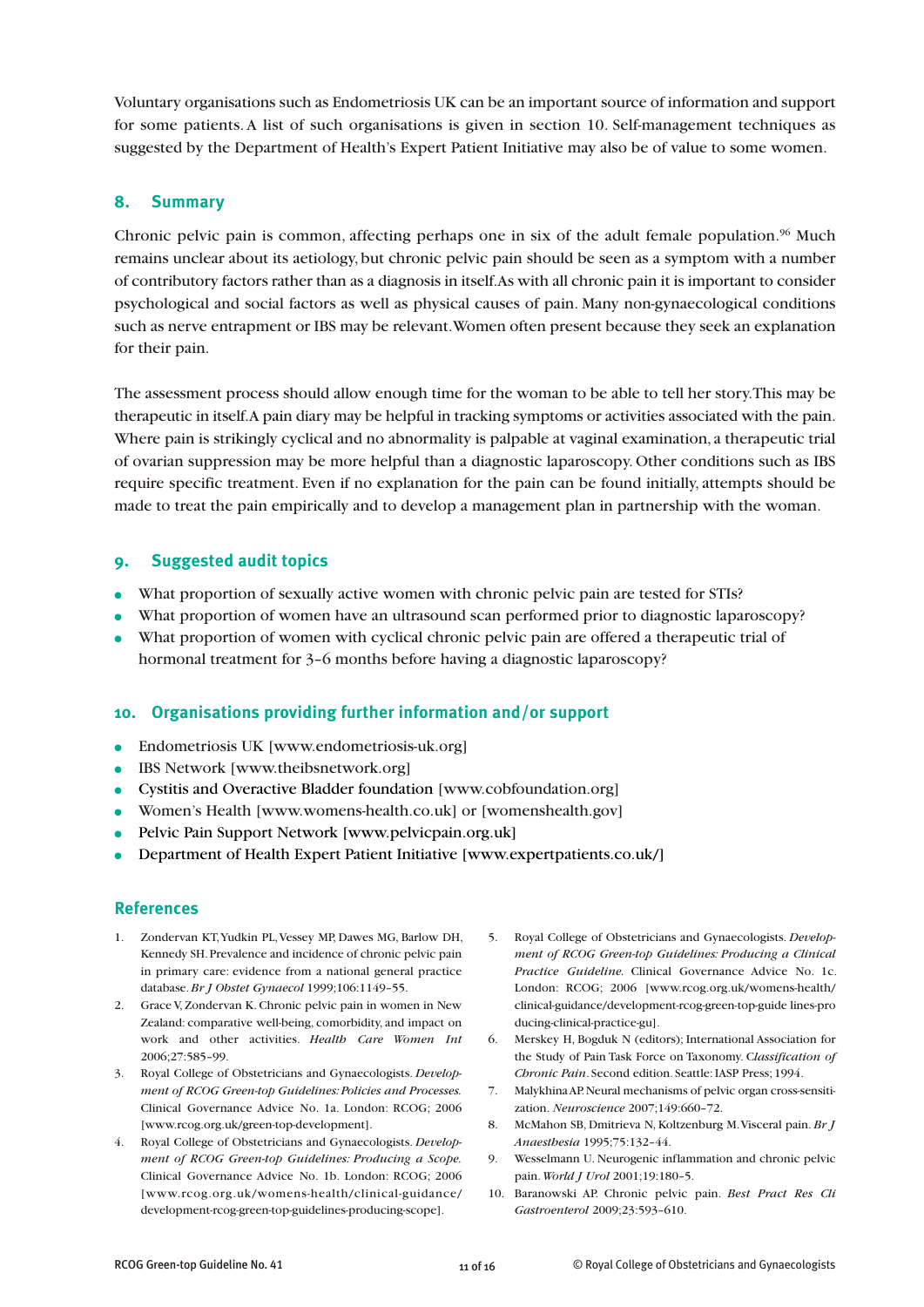- 11. Scialli AR. Evaluating chronic pelvic pain. A consensus recommendation.Pelvic Pain ExpertWorking Group.*J Reprod Med* 1999;44:945–52.
- 12. Eskenazi B, Warner M, Bonsignore L, Olive D, Samuels S, Vercillini P. Validation study of nonsurgical diagnosis of endometriosis. *Fertil Steril* 2001;76:929–35.
- 13. Fauconnier A, Chapron C. Endometriosis and pelvic pain: epidemiological evidence of the relationship and implications. *Hum Reprod Update* 2005;11:595–606.
- 14. Taran FA,Weaver AL, Coddington CC, Stewart EA. Characteristics indicating adenomyosis coexisting with leiomyomas: a case–control study*.Hum Reprod* 2010;25:1177–82.
- 15. Dietrich JE.An update on adenomyosis in the adolescent.*Curr Opin Obstet Gynecol* 2010;22:388–92.
- 16. Giamberardino MA,Berkley KJ,Iezzi S,de Bigontina P,Vecchiet L.Pain threshold variations in somatic wall tissues as a function of menstrual cycle, segmental site and tissue depth in nondysmenorrheic women,dysmenorrheic women and men.*Pain* 1997;71:187–97.
- 17. Moore J, Barlow D, Jewell D, Kennedy SH. Do gastrointestinal symptoms vary with the menstrual cycle? *Br J Obstet Gynaecol* 1998;105:1322–5.
- 18. Peters AA, Trimbos-Kemper GC, Admiraal C, Trimbos JB, Hermans J.A randomized clinical trial of the benefits of adhesiolysis in patients with intraperitoneal adhesions and chronic pelvic pain.*Br J Obstet Gynaecol* 1992;99:59–62.
- 19. Swank DJ, Swank-Bordewijk SC, Hop WC, Van Erp WF, Janssen IM,Bonjer HJ, et al. Laparoscopic adhesiolysis in patients with chronic abdominal pain: a blinded randomised controlled multi-centre trial. *Lancet* 2003;361:1247–51.
- 20. Prior A,Wilson K,Whorwell PJ, Faragher EB. Irritable bowel syndrome in the gynecological clinic. Survey of 798 new referrals.*Dig Dis Sci* 1989;34:1820–4.
- 21. Parsons CL, Dell J, Stanford EJ, Bullen M, Kahn BS,Willems JJ. The prevalence of interstitial cystitis in gynecologic patients with pelvic pain, as detected by intravesical potassium sensitivity.*Am J Obstet Gynecol* 2002;187:1395–400.
- 22. Clemons JL,Arya LA, Myers DL. Diagnosing interstitial cystitis in women with chronic pelvic pain. *Obstet Gynecol* 2002;100:337–41.
- 23. van Os-Bossagh P, Pols T, Hop WC, Bohnen AM,Vierhout ME, Drogendijk AC. Voiding symptoms in chronic pelvic pain (CPP). *Eur J Obstet Gynecol Reprod Biol* 2003;107:185–90.
- 24. Reddy J,Barber MD,Walters MD,Paraiso MF,Jelovsek JE.Lower abdominal and pelvic pain with advanced pelvic organ prolapse: a case–control study. *Am J Obstet Gynecol* 2011;204:537.e1–5.
- 25. Montenegro ML, Gomide LB, Mateus-Vasconcelos EL, Rosa-e-Silva JC, Candido-dos-Reis FJ, Nogueira AA, Poli-Neto OB. Abdominal myofascial pain syndrome must be considered in the differential diagnosis of chronic pelvic pain. *Eur J Obstet Gynecol Reprod Biol* 2009;147:21–4.
- 26. Lavell ED, Lavelle W, Smith HS. Myofascial trigger points. *Anesthesiol Clin* 2007;25:841–51, vii–ii.
- 27. Lucas N, Macaskill P, Irwig L, Moran R, Bogduk N. Reliability of physical examination for the diagnosis of myofascial trigger points: a systematic review of the literature. *Clin J Pain* 2009;25:80–9.
- 28. Quinn M. Injuries to the levator ani in unexplained, chronic pelvic pain.*J Obstet Gynaecol* 2007;27:828–31.
- 29. Abbott JA, Jarvis SK, Lyons SD, Thomson A, Vancaille TG. Botulinum toxin type A for chronic pain and pelvic floor spasm in women: a randomized controlled trial. *Obstet Gynecol* 2006;108:915–23.
- 30. Sinha D, Thomson AJ. Botulinum toxin for pelvic pain in women.*Womens Health (Lond Engl)* 2008;4:173–81.
- 31. King PM, Myers CA, Ling FW, Rosenthal RH. Musculoskeletal factors in chronic pelvic pain.*J Psychosom Obstet Gynaecol* 1991;12:87–98.
- 32. Montenegro ML, Vasconcelos EC, Candido Dos Reis FJ, Nogueira AA, Poli-Neto OB. Physical therapy in the management of women with chronic pelvic pain. *Int J Clin Pract* 2008;62:263–9.
- 33. Tu FF,As-Sanie S,Steege JF.Prevalence of pelvic musculoskeletal disorders in a female chronic pelvic pain clinic.*J Reprod Med* 2006;51:185–9.
- 34. Tu FF, Holt J, Gonzales J, Fitzgerald CM. Physical therapy evaluation of patients with chronic pelvic pain: a controlled study.*Am J Obstet Gynecol* 2008;198:272.e1–7.
- 35. Luijendijk RW, Jeekel J, Storm RK, Schutte PJ, Hop WC, Drogendijk AC, et al.The low transverse Pfannenstiel incision and the prevalence of incisional hernia and nerve entrapment. *Ann Surg* 1997;225:365–9.
- 36. Perry CP.Peripheral neuropathies causing chronic pelvic pain. *J Am Assoc Gynecol Laparosc* 2000;7:281–7.
- 37. McGowan LP, Clark-Carter DD, Pitts MK. Chronic pelvic pain: a meta-analytic review.*Psychol Health* 1998;13:937–51.
- 38. Thomas E, Moss-Morris R, Faquhar C. Coping with emotions and abuse history in women with chronic pelvic pain. *J Psychosom Res* 2006;60:109–12.
- 39. Collett BJ,Cordle CJ,Stewart CR,Jagger C.A comparative study of women with chronic pelvic pain, chronic nonpelvic pain and those with no history of pain attending general practitioners. *Br J Obstet Gynaecol* 1998;105:87–92.
- 40. Walling MK, Reiter RC, O'Hara MW, Milburn AK, Lilly G, Vincent SD.Abuse history and chronic pain in women:I.Prevalences of sexual abuse and physical abuse.*Obstet Gynecol* 1994;84:193–9.
- 41. Lampe A, Sölder E, Ennemoser A, Schubert C, Rumpold G, Söllner W. Chronic pelvic pain and previous sexual abuse. *Obstet Gynecol* 2000;96:929–33.
- 42. Lampe A, Doering S, Rumpold G, Sölder E, Krismer M, Kantner-RumplmairW,et al.Chronic pain syndromes and their relation to childhood abuse and stressful life events. *J Psychsom Res* 2003;54:361–7.
- 43. Toomey TC, Seville JL, Mann JD, Abashian SW, Grant JR. Relationship of sexual and physical abuse to pain description, coping, psychological distress, and health-care utilization in a chronic pain sample.*Clin J Pain* 1995;11:307–15.
- 44. Walling MK,O'Hara MW,Reiter RC,MilburnAK,Lilly G,Vincent SD.Abuse history and chronic pain in women:II.A multivariate analysis of abuse and psychological morbidity.*Obstet Gynecol* 1994;84:200–6.
- 45. Jamieson DJ, Steege JF.The association of sexual abuse with pelvic pain complaints in a primary care population. *Am J Obstet Gynecol* 1997;177:1408–12.
- 46. Raphael KG,Widom CS,Lange G.Childhood victimization and pain in adulthood: a prospective investigation. *Pain* 2001;92:283–93.
- 47. Tu FF,Hahn D,Steege JF.Pelvic congestion syndrome-associated pelvic pain:a systematic review of diagnosis and management. *Obstet Gynecol Surv* 2010;65:332–40.
- 48. Silverman J,Kurtz S, Draper J. *Skills for communicating with patients*.Oxford:Radcliffe Medical Press (Oxford); 1998.
- 49. McGowan L, Luker K,Creed F,Chew-Graham CA.How do you explain a pain that can't be seen?: the narratives of women with chronic pelvic pain and their disengagement with the diagnostic cycle.*Br J Health Psychol* 2007;12:261–74.
- 50. Price J, Farmer G, Harris J, Hope T, Kennedy S, Mayou R, et al. Attitudes of women with chronic pelvic pain to the gynaecological consultation: a qualitative study. *BJOG* 2006;113: 446–52.
- 51. Selfe SA,Matthews Z,Stones RW.Factors influencing outcome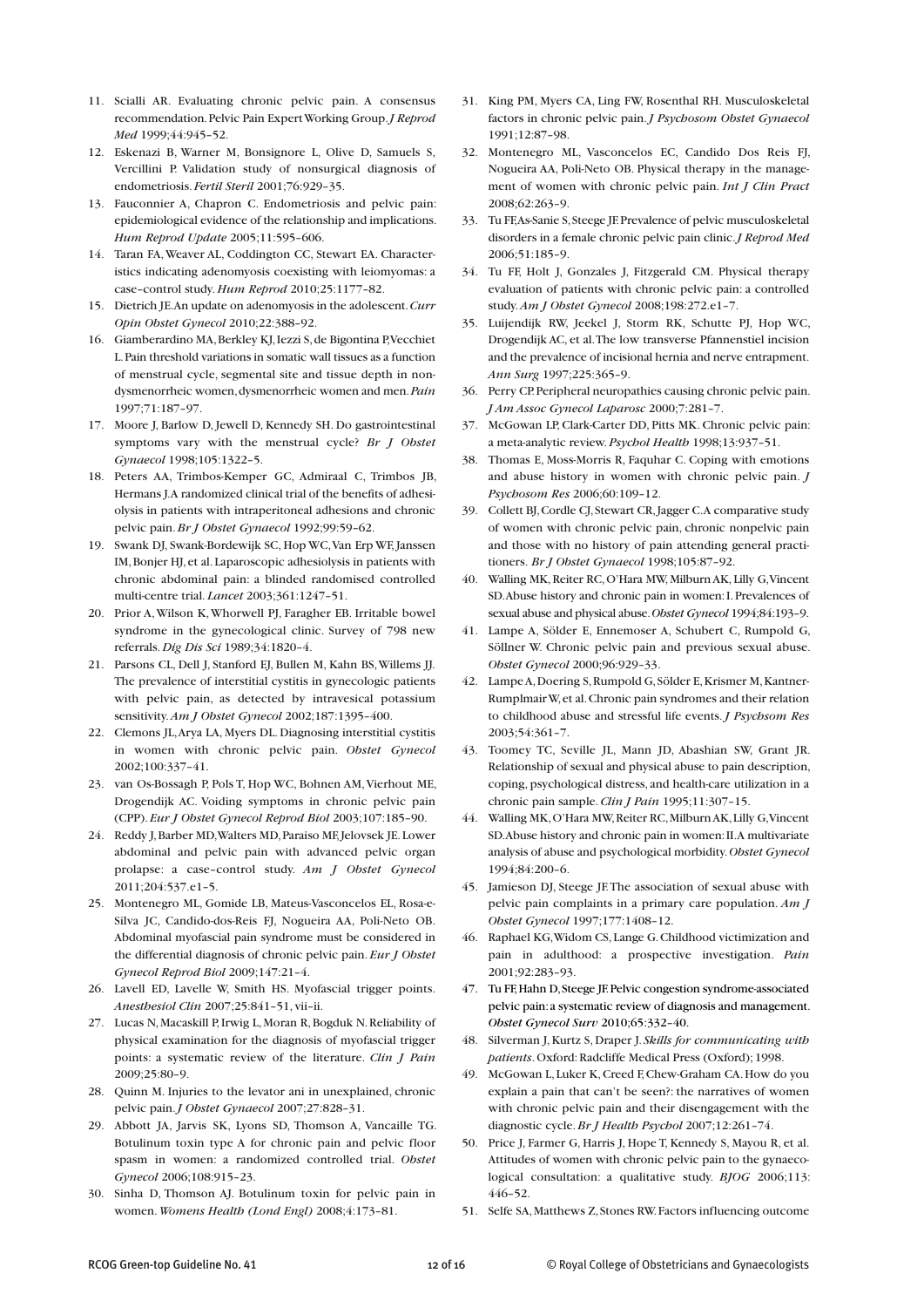in consultations for chronic pelvic pain. *J Womens Health* 1998;7:1041–8.

- 52. Peters AA, van Dorst E, Jellis B, van Zuuren E, Hermans J, Trimbos JB. A randomized clinical trial to compare two different approaches in women with chronic pelvic pain. *Obstet Gynecol* 1991;77:740–4.
- 53. Flor H, Fydrich T,Turk DC. Efficacy of multidisciplinary pain treatment centers:a meta-analytic review.*Pain* 1992;49:221–30.
- 54. Kames LD, Rapkin AJ, Naliboff BD, Afifi S, Ferrer-Brechner T. Effectiveness of an interdisciplinary pain management program for the treatment of chronic pelvic pain.*Pain* 1990;41:41–6.
- 55. Albert H. Psychosomatic group treatment helps women with chronic pelvic pain. *J Psychosom Obstet Gynaecol* 1999;20:216–25.
- 56. Fass R, Longstreth GF, Pimentel M, Fullerton S, Russak SM, Chiou CF, et al. Evidence- and consensus-based practice guidelines for the diagnosis of irritable bowel syndrome.*Arch Intern Med* 2001;161:2081–8.
- 57. Spiller R,Aziz Q, Creed F, Emmanuel A, Houghton L, Hungin P, et al.; Clinical Services Committee of The British Society of Gastroenterology.Guidelines on the irritable bowel syndrome: mechanisms and practical management.*Gut* 2007;56:1770–98
- 58. Olden KW. Diagnosis of irritable bowel syndrome. *Gastroenterology* 2002;122:1701–14.
- 59. Royal College of Obstetricians and Gynaecologists. *Management of acute pelvic inflammatory disease*. Green-top Guideline No. 32. London: RCOG; 2008 [www.rcog.org.uk/ womens-health/clinical-guidance/management-acute-pelvicinflammatory-disease-32].
- 60. Scottish Intercollegiate Guidelines Network. *Management of genital Chlamydia trachomatis infection*.*A national clinical guideline*. Clinical Guideline no. 109. Edinburgh: SIGN; 2009 [http://www.sign.ac.uk/guidelines/fulltext/109/index.html].
- 61. Moore J,Copley S,Morris J, Lindsell D,Golding S,Kennedy S.A systematic review of the accuracy of ultrasound in the diagnosis of endometriosis. *Ultrasound Obstet Gynecol* 2002;20:630–4.
- 62. Okaro E,Condous G,Khalid A,Timmerman D,Ameye L,Huffel SV, et al. The use of ultrasound-based 'soft markers' for the prediction of pelvic pathology in women with chronic pelvic pain – can we reduce the need for laparoscopy? *BJOG* 2006;113:251–6.
- 63. Dueholm M, Lundorf E, Hansen ES, Sorensen JS, Ledertoug S, Olesen F. Magnetic resonance imaging and transvaginal ultrasonography for the diagnosis of adenomyosis.*Fertil Steril* 2001;76:588–94.
- 64. Bazot M, Cortez A, Darai E, Rouger J, Chopier J,Antoine JM, et al. Ultrasonography compared with magnetic resonance imaging for the diagnosis of adenomyosis: correlation with histopathology.*Hum Reprod* 2001;16:2427–33.
- 65. Champaneria R, Abedin P, Daniels J, Balogun M, Khan KS. Ultrasound scan and magnetic resonance imaging for the diagnosis of adenomyosis: systematic review comparing test accuracy.*Acta Obstet Gynecol Scand* 2010;89:1374–84.
- 66. Meredith SM, Sanchez-Ramos L, Kaunitz AM. Diagnostic accuracy of transvaginal sonography for the diagnosis of adenomyosis:systematic review and metaanalysis.*Am J Obstet Gynecol* 2009;201:107.e1–6.
- 67. Royal College of Obstetricians and Gynaecologists.*The investigation and management of endometriosis*. Green-top Guideline No. 24. London: RCOG; 2008 [http://www. rcog.org.uk/womens-health/clinical-guidance/ investigationand-management-endometriosis-green-top-24].
- 68. Jansen FW,Kapiteyn K,Trimbos-KemperT,Hermans J,Trimbos JB. Complications of laparoscopy: a prospective multicentre observational study.*Br J Obstet Gynaecol* 1997;104:595–600.
- 69. Chapron C, Querleu D, Bruhat M, Madelenat P, Fernandez H, Pierre F, et al. Surgical complications of diagnostic and operative gynaecological laparoscopy: a series of 29,966 cases. *Hum Reprod* 1998;13:867–72.
- 70. Royal College of Obstetricians and Gynaecologists.*Preventing entry-related gynaecological laparoscopic injuries*. Greentop Guideline No.49.London:RCOG;2008 [http://www.rcog. org.uk/womens-health/clinical-guidance/preventing-entryrelated-gynaecological-laparoscopic-injuries-green-].
- 71. Howard FM.The role of laparoscopy as a diagnostic tool in chronic pelvic pain. *Baillieres Best Pract Res Clin Obstet Gynaecol* 2000;14:467–94.
- 72. Moore J,Ziebland S,Kennedy S."People sometimes react funny if they're not told enough": women's views about the risks of diagnostic laparoscopy.*Health Expect* 2002;5:302–9.
- 73. Palter SF. Microlaparoscopy under local anesthesia and conscious pain mapping for the diagnosis and management of pelvic pain.*Curr Opin Obstet Gynecol* 1999;11:387–93.
- 74. SwantonA,Iyer L,Reginald PW.Diagnosis,treatment and follow up of women undergoing conscious pain mapping for chronic pelvic pain:a prospective cohort study.*BJOG* 2006;113:792–6.
- 75. Cox L,Ayers S,Nala K,Penny J.Chronic pelvic pain and quality of life after laparoscopy. *Eur J Obstet Gynecol Reprod Biol* 2007;132:214–9.
- 76. Elcombe S, Gath D, Day A. The psychological effects of laparoscopy on women with chronic pelvic pain.*Psychol Med* 1997;27:1041–50.
- 77. Onwude JL,Thornton JG,Morley S,Lilleymen J,Currie I,Lilford RJ.A randomised trial of photographic reinforcement during postoperative counselling after diagnostic laparoscopy for pelvic pain.*Eur J Obstet Gynecol Reprod Biol* 2004;112:89–94.
- 78. National Institute for Health and Clinical Excellence. *Ovarian cancer.The recognition and initial management of ovarian cancer.* NICE clinical guideline 122.London:NICE;2011 [http:// guidance.nice.org.uk/CG122/NICEGuidance/pdf/English].
- 79. Surrey ES. Gonadotropin-releasing hormone agonist and addback therapy: what do the data show? *Curr Opin Obstet Gynecol* 2010;22:283–8.
- 80. Aslam N, Blunt S, Latthe P. Effectiveness and tolerability of levonorgestrel intrauterine system in adolescents. *J Obstet Gynaecol* 2010;30:489–91.
- 81. Soysal ME, Soysal S, Kubilay V, Ozer S.A randomized controlled trial of goserelin and medroxyprogesterone acetate in the treatment of pelvic congestion.*Hum Reprod* 2001;16:931–9.
- 82. ShokeirT,Amr M,Abdelshaheed M.The efficacy of Implanon for the treatment of chronic pelvic pain associated with pelvic congestion: 1-year randomized controlled pilot study. *Arch Gynecol Obstet* 2009;280:437–43.
- 83. Ling FW. Randomized controlled trial of depot leuprolide in patients with chronic pelvic pain and clinically suspected endometriosis. Pelvic Pain Study Group. *Obstet Gynecol* 1999;93:51–8.
- 84. Barbieri RL.Primary gonadotropin-releasing hormone agonist therapy for suspected endometriosis: a nonsurgical approach to the diagnosis and treatment of chronic pelvic pain. *Am J Manag Care* 1997;3:285–90.
- 85. Gambone JC, Mittman BS, Munro MG, Scialli AR,Winkel CA; Chronic Pelvic Pain/EndometriosisWorking Group.Consensus statement for the management of chronic pelvic pain and endometriosis: proceedings of an expert-panel consensus process. *Fertil Steril* 2002;78:961–72.
- 86. ACOG Committee on Practice Bulletins–Gynecology.ACOG Practice Bulletin No. 51. Chronic pelvic pain. *Obstet Gynecol* 2004;103;589–605.
- 87. KephartW.Evaluation of Lovelace Health Systems chronic pelvic pain protocol.*Am J Manage Care* 1999;5 Suppl 5:309–15.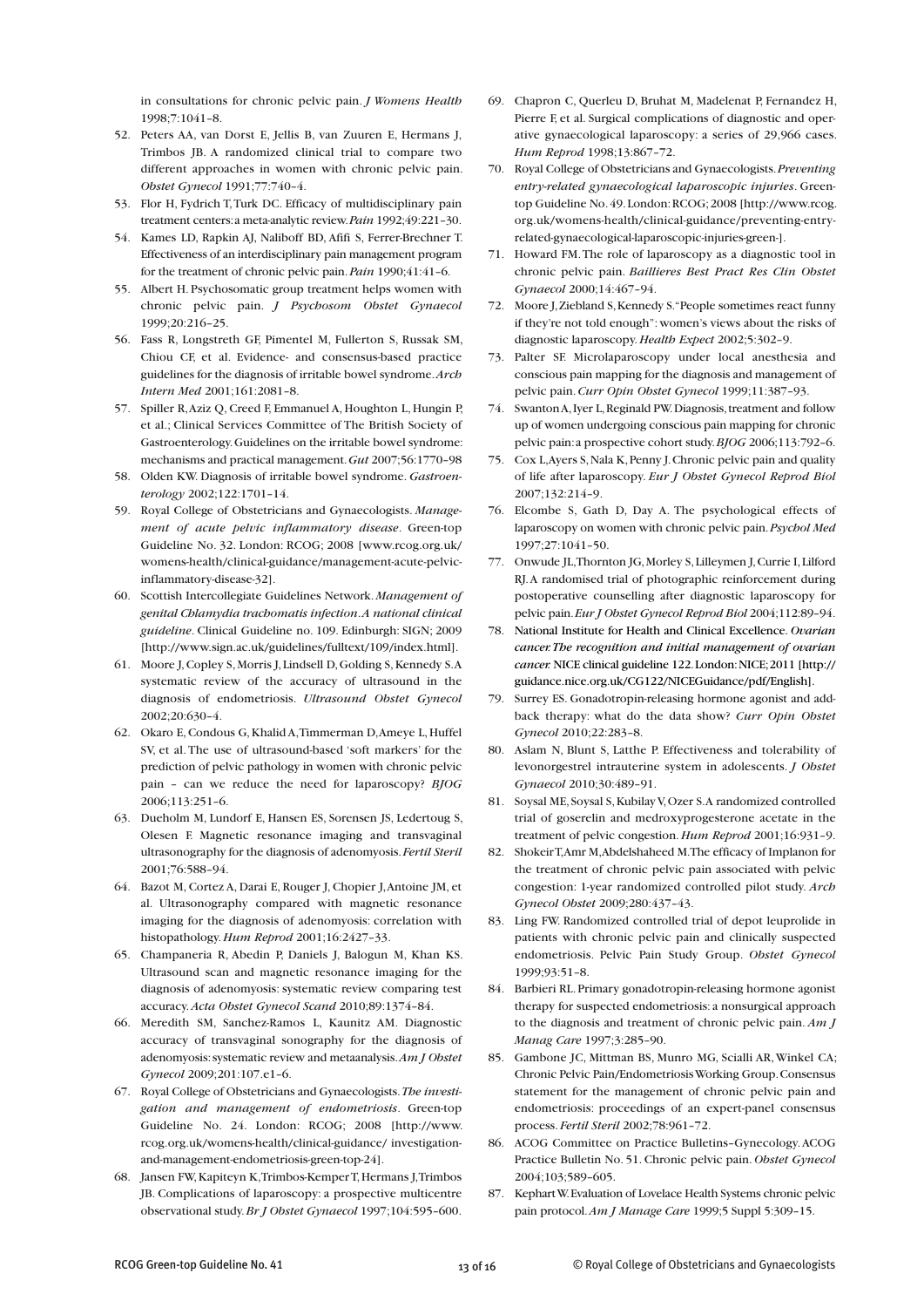- 88. National Institute for Health and Clinical Excellence.*Irritable bowel syndrome in adults. Diagnosis and management of irritable bowel syndrome in primary care.* NICE clinical guideline 61. London: NICE; 2008 [http://www.nice.org.uk/ guidance/CG61/NICEGuidance].
- 89. Jaiwala J,ImperialeTF,Kroenke K.Pharmacologic treatment of the irritable bowel syndrome: a systematic review of randomized, controlled trials.*Ann Intern Med* 2000;133:136–47.
- 90. Nanda R, James R, Smith H, Dudley CR, Jewell DP. Food intolerance and the irritable bowel syndrome. *Gut* 1989;30: 1099–104.
- 91. The British Pain Society. *Opioids for persistent pain: Good practice*. A consensus statement prepared on behalf of the British pain Society,the Faculty of Pain Medicine of the Royal College of Anaesthetists, the Royal College of General Practitioners and the Faculty of the Royal College of Psychiatrists. London:The British Pain Society; 2010 [http://www.britishpainsociety.org/book\_opioid\_main.pdf].
- 92. Wiffen P, Collins S, McQuay H, Carroll D, Jadad A, Moore A. Anticonvulsant drugs for acute and chronic pain. *Cochrane Database Syst Rev* 2005;(3):CD001133.
- 93. National Institute for Health and Clinical Excellence. *Neuropathic pain. The pharmacological management of neuropathic pain in adults in non-specialist settings*. NICE clinical guideline 96. London: NICE; 2010 [http://guidance. nice.org.uk/CG96/NICEguidance/pdf/English].
- 94. Daniels J, Gray R, Hills RK, Latthe P, Buckley L, Gupta J, et al.; LUNA Trial Collaboration. Laparoscopic uterosacral nerve ablation for alleviating chronic pelvic pain: a randomized controlled trial.*JAMA* 2009;302:955–61.
- 95. National Institute for Health and Clinical Excellence. *Laparoscopic uterine nerve ablation (LUNA) for chronic pelvic pain.* Interventional procedure guidance 234. London: NICE; 2007 [http://www.nice.org.uk/guidance/IPG234/Guidance/pdf].
- 96. Zondervan KT,Yudkin PL,Vessey MP,Jenkinson CP,Dawes MG, Barlow DH,et al*.*The community prevalence of chronic pelvic pain in women and associated illness behaviour. *Br J Gen Pract* 2001;51:541–7.

# **APPENDIX 1: Rome III criteria for the diagnosis of IBS**

Continuous or recurrent abdominal pain or discomfort on at least 3 days a month in the last 3 months, with the onset at least 6 months previously, associated with at least two of the following:

- **●** improvement with defecation
- **●** onset associated with a change in frequency of stool
- onset associated with a change in the form of stool.

Symptoms such as abdominal bloating and the passage of mucus are commonly present and are suggestive of IBS. Extraintestinal symptoms such as lethargy, back ache, urinary frequency and dyspareunia may also occur in association with IBS.

#### **APPENDIX 2: 'Red flag' symptoms and signs**

- **●** Bleeding per rectum
- New bowel symptoms over 50 years of age
- New pain after the menopause
- **●** Pelvic mass
- **●** Suicidal ideation
- **Excessive weight loss**
- Irregular vaginal bleeding over 40 years of age
- **●** Postcoital bleeding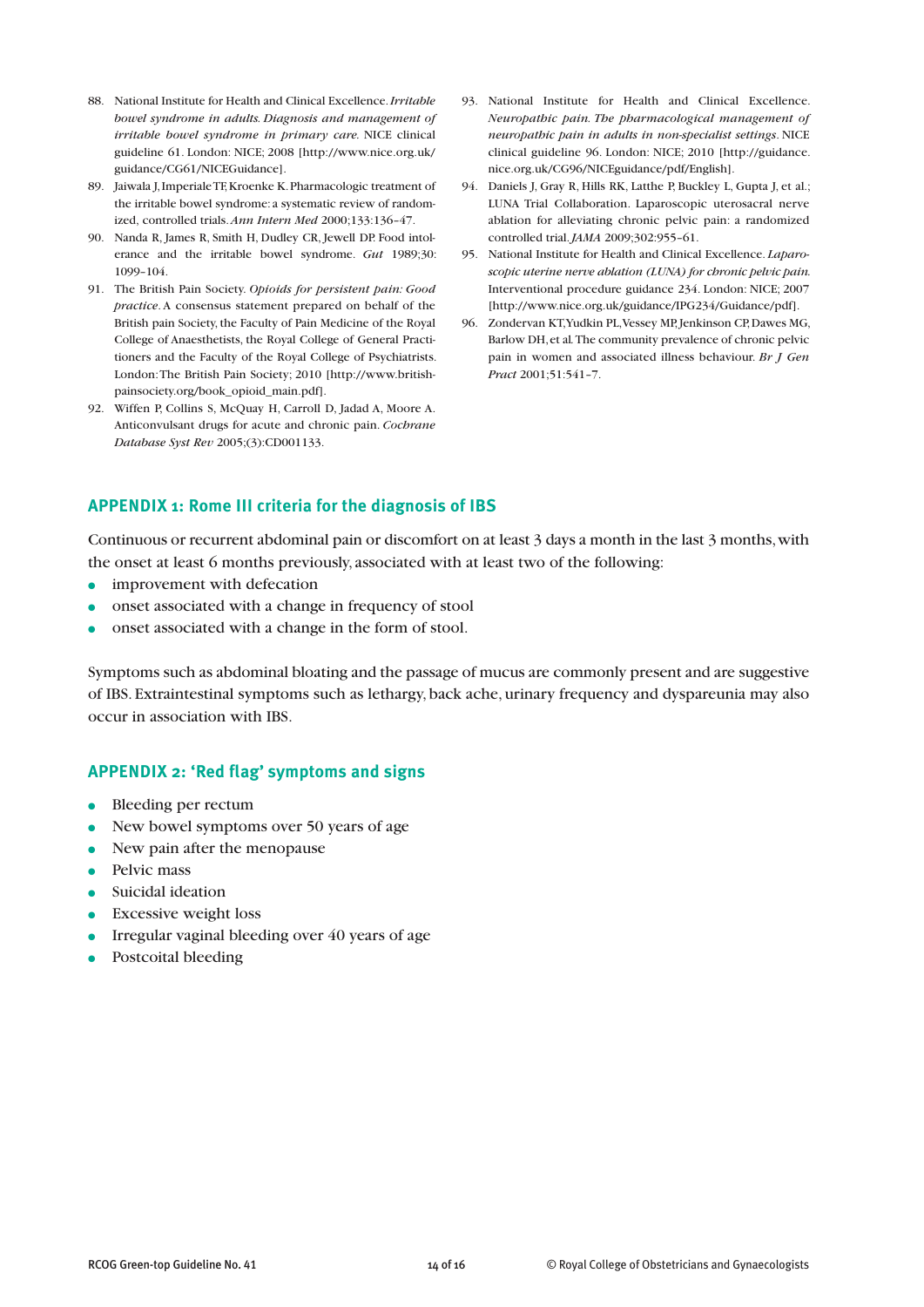# **APPENDIX 3**

| <b>Classification of evidence levels</b>                                                                                                                                 | <b>Grades of recommendations</b>                                                                   |  |
|--------------------------------------------------------------------------------------------------------------------------------------------------------------------------|----------------------------------------------------------------------------------------------------|--|
| 1++ High-quality meta-analyses, systematic                                                                                                                               | At least one meta-analysis, systematic review or                                                   |  |
| reviews of randomised controlled trials                                                                                                                                  | $\mathbf{A}$                                                                                       |  |
| or randomised controlled trials with a                                                                                                                                   | randomised controlled trial rated as 1++ and                                                       |  |
| very low risk of bias                                                                                                                                                    | directly applicable to the target population; or                                                   |  |
| Well-conducted meta-analyses, systematic                                                                                                                                 | A systematic review of randomised controlled                                                       |  |
| $1+$                                                                                                                                                                     | trials or a body of evidence consisting                                                            |  |
| reviews of randomised controlled trials                                                                                                                                  | principally of studies rated as 1+ directly                                                        |  |
| or randomised controlled trials with a                                                                                                                                   | applicable to the target population and                                                            |  |
| low risk of bias                                                                                                                                                         | demonstrating overall consistency of results                                                       |  |
| Meta-analyses, systematic reviews of                                                                                                                                     | A body of evidence including studies rated as                                                      |  |
| $1 -$                                                                                                                                                                    | B.                                                                                                 |  |
| randomised controlled trials or                                                                                                                                          | 2++ directly applicable to the target                                                              |  |
| randomised controlled trials with a high                                                                                                                                 | population, and demonstrating overall                                                              |  |
| risk of bias                                                                                                                                                             | consistency of results; or                                                                         |  |
| 2++ High-quality systematic reviews of case-                                                                                                                             | Extrapolated evidence from studies rated as                                                        |  |
| control or cohort studies or high-quality                                                                                                                                | $1++$ or $1+$                                                                                      |  |
| case-control or cohort studies with a                                                                                                                                    | A body of evidence including studies rated as                                                      |  |
| very low risk of confounding, bias or                                                                                                                                    | C                                                                                                  |  |
| chance and a high probability that the                                                                                                                                   | 2+ directly applicable to the target population                                                    |  |
| relationship is causal                                                                                                                                                   | and demonstrating overall consistency of                                                           |  |
| Well-conducted case-control or cohort<br>$2+$<br>studies with a low risk of confounding,<br>bias or chance and a moderate<br>probability that the relationship is causal | results; or<br>Extrapolated evidence from studies rated as<br>$2 + +$<br>Evidence level 3 or 4; or |  |
| Case-control or cohort studies with a<br>$2 -$<br>high risk of confounding, bias or chance<br>and a significant risk that the relationship<br>is not causal              | D<br>Extrapolated evidence from studies rated as 2+<br><b>Good practice point</b>                  |  |
| $\overline{\mathbf{3}}$                                                                                                                                                  | Recommended best practice based on the                                                             |  |
| Non-analytical studies, e.g. case reports,                                                                                                                               | $\checkmark$                                                                                       |  |
| case series                                                                                                                                                              | clinical experience of the guideline                                                               |  |
| $\overline{4}$<br><b>Expert opinion</b>                                                                                                                                  | development group                                                                                  |  |